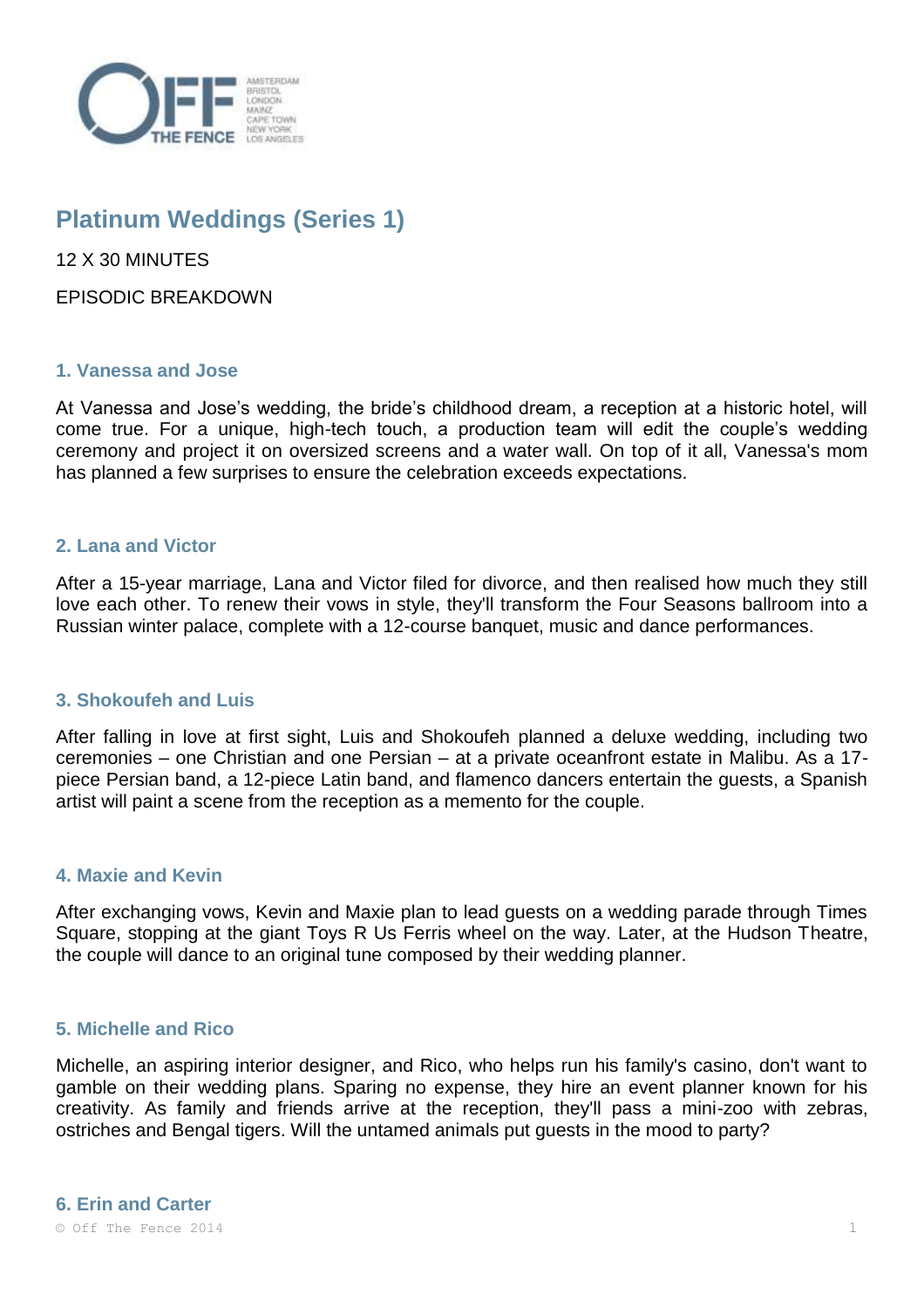With the help of a celebrity wedding planner, Erin and her fiance Carter are arranging a luxury destination wedding in Los Cabos, Mexico. The couple plan to exchange vows during a sunset ceremony on the beach. Afterwards, family and friends will head inside for a reception as a flamenco guitarist performs during the cocktail hour.

## **7. Jennifer and Doug**

Jennifer, a biochemist, and Doug, a commodity trade advisor, visited Sonoma wine country on one of their first dates. Now, they'll celebrate their marriage in the same place they fell in love. Jenn will have white topaz hand-sewn onto her wedding dress, and during the ceremony, she'll walk on a six-inch deep pillow of rose petals!

## **8. Christina and Ryan**

Ryan proposed to Christina at the end of a golf tournament, and now the couple plan to marry at the Belfair Plantation golf course. Will the big-budget ceremony, including an outdoor cocktail hour, a performance by the Right On Band, and a surprise fireworks display, score the golf-loving couple a hole in one?

## **9. Jaclyn and Marchelino**

Marchelino, a model, and Jaclyn, a self-described professional shopper, are true soul mates. Thumbing through her friend's photographs, Jaclyn saw a picture of Marchelino and announced that she was going to marry him. Ironically, Marchelino saw a picture of Jaclyn and was immediately smitten. They were set up on a date and four years later this beautiful couple are about to become husband and wife.

#### **10. Maureen and Dan**

Dan and Maureen mailed the keepsake Plexiglas invitations for their \$500,000 wedding on March 17 so they'd have a St Patrick's Day postmark. The event's Irish theme will continue at the Ritz-Carlton reception, where guests will dine on lobster bisque with puff pastries shaped like shamrocks. For extra luck, the bride will wear a symbolic horseshoe beneath her wedding finery!

#### **11. Nicole and Sven**

Sven and Nicole's unique wedding incorporates elements of elegance and simplicity, tradition and hip style. Their ceremony takes place on Daufuskie Island at sunset, on a gazebo overlooking the Atlantic Ocean. Afterwards, the wedding party makes its way to a dinner reception in the Daufuskie Ballroom where guests dance the night away to oldies, beach, Rand B played by a fivepiece local band.

#### **12. Sharmeen and Zain**

One wedding day isn't enough for Zain and Sharmeen! They're planning a lavish three-day celebration, incorporating elements of traditional Eastern and Western weddings. The \$500,000